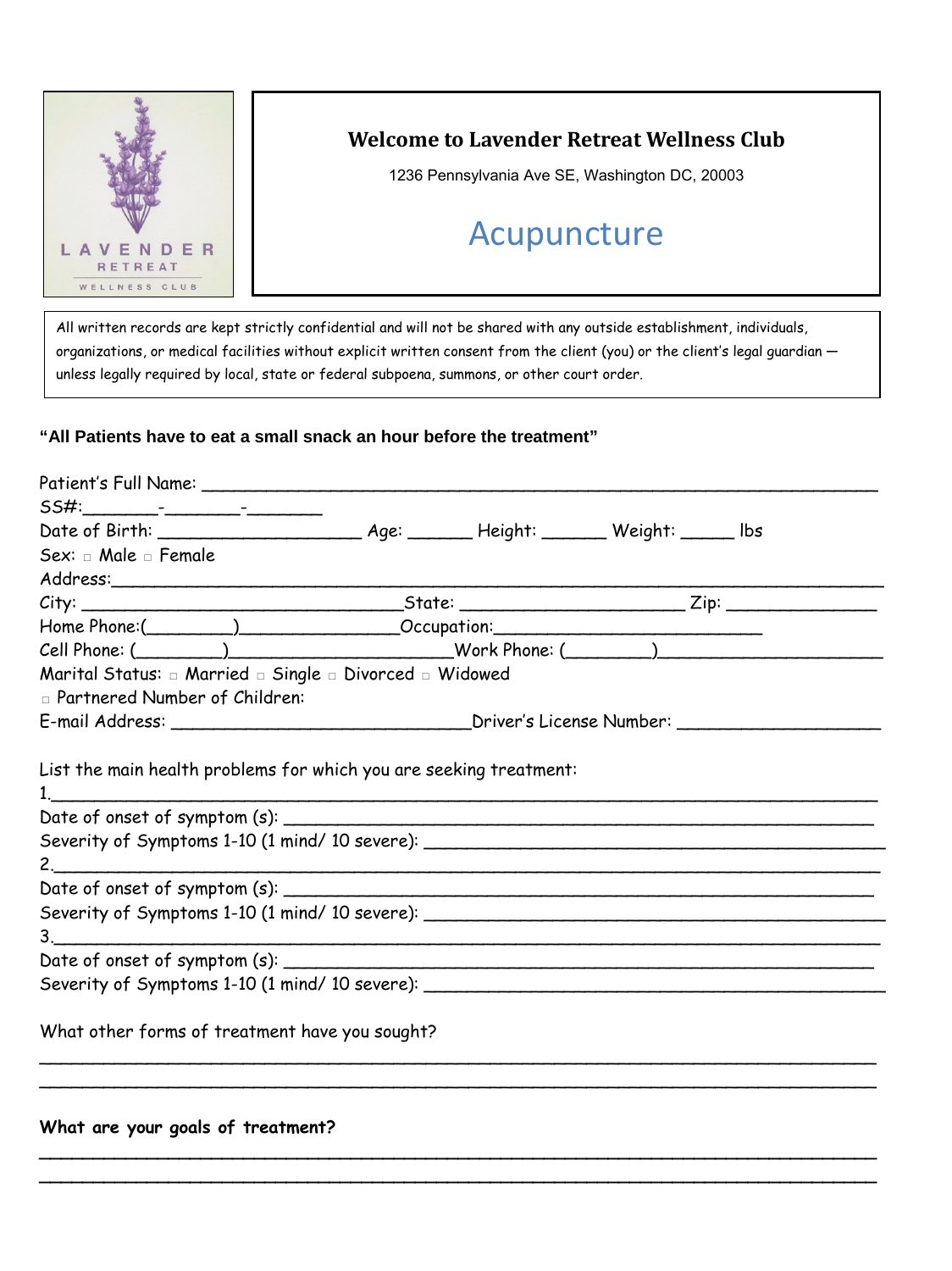**List all past Hospitalizations, Surgeries or Accidents (car accident, fall etc, include Date):** (if extensive, provide list)

**\_\_\_\_\_\_\_\_\_\_\_\_\_\_\_\_\_\_\_\_\_\_\_\_\_\_\_\_\_\_\_\_\_\_\_\_\_\_\_\_\_\_\_\_\_\_\_\_\_\_\_\_\_\_\_\_\_\_\_\_\_\_\_\_\_\_\_\_\_\_\_\_\_\_\_\_\_\_ \_\_\_\_\_\_\_\_\_\_\_\_\_\_\_\_\_\_\_\_\_\_\_\_\_\_\_\_\_\_\_\_\_\_\_\_\_\_\_\_\_\_\_\_\_\_\_\_\_\_\_\_\_\_\_\_\_\_\_\_\_\_\_\_\_\_\_\_\_\_\_\_\_\_\_\_\_\_ \_\_\_\_\_\_\_\_\_\_\_\_\_\_\_\_\_\_\_\_\_\_\_\_\_\_\_\_\_\_\_\_\_\_\_\_\_\_\_\_\_\_\_\_\_\_\_\_\_\_\_\_\_\_\_\_\_\_\_\_\_\_\_\_\_\_\_\_\_\_\_\_\_\_\_\_\_\_** 

#### **Allergies, Food Sensitivities:**

| Prescription drugs you are currently taking: (if more than 4 provide list) |         |           |  |
|----------------------------------------------------------------------------|---------|-----------|--|
| Drug Name: _                                                               | Dosage: | For What? |  |
| Drug Name:                                                                 | Dosage: | For What? |  |
| Drug Name:                                                                 | Dosage: | For What? |  |
| Drug Name:                                                                 | Dosage: | For What? |  |

**\_\_\_\_\_\_\_\_\_\_\_\_\_\_\_\_\_\_\_\_\_\_\_\_\_\_\_\_\_\_\_\_\_\_\_\_\_\_\_\_\_\_\_\_\_\_\_\_\_\_\_\_\_\_\_\_\_\_\_\_\_\_\_\_\_\_\_\_\_\_\_\_\_\_\_\_\_\_** 

#### **Vitamins, Supplements, Over-the-Counter Medication you are currently taking:** (if more than 4 provide list)

| Name: | Dosage: | For What? |
|-------|---------|-----------|
| Name: | Dosage: | For What? |
| Name: | Dosage: | For What? |
| Name: | Dosage: | For What? |
|       |         |           |

#### **Check the Box if any of the following statements is true:**

□ I have known allergies □ I am taking Coumadin/Warfarin □ History of Seizures or Seizure like activity □ I have a pacemaker □ I am taking Lithium □ History of Head Trauma

#### FAMILY MEDICAL HISTORY

(Check the following conditions that have occurred in your blood relatives-grandparents, parents or siblings)

□ Allergies (list) □ Alcoholism □ Depression □ High Blood Pressure □ Tuberculosis □ Arteriosclerosis □ Cancer (type) □ Diabetes □ Seizures □ Obesity □ Asthma \_\_\_\_\_\_\_\_\_\_\_\_\_\_ □ Heart Diseases □ Stroke

## **YOUR PAST MEDICAL HISTORY**

(Check any of the following conditions you currently have, or have had in the past. Please also check if you feel any of the following are a significant part of your medical history.)

□ AIDS/HIV □ Cancer: \_\_\_\_\_\_\_\_\_\_\_\_\_ □ Measles □ Seizures □ Herpes (Type: \_\_\_\_\_\_) □ Alcoholism □ Chicken Pox □ Multiple Sclerosis □ Stroke □ High Blood Pressure □ Allergies

□ Diabetes (Type: \_\_\_\_\_) □ Mumps □ Thyroid Disorders □ Venereal disease □ Appendicitis □

Emphysema □ Pacemaker □ Tuberculosis □ Rheumatic Fever □ Arteriosclerosis □ Gout □ Pleurisy

□ Typhoid Fever □ Scarlet Fever □ Asthma □ Heart Disease □ Pneumonia □ Ulcers □ Epilepsy □ Birth

Trauma □ Hepatitis (Type: \_\_\_\_\_) □ Psychological Disorder □ Whooping Cough □ Goiter

\_\_\_\_\_\_\_\_\_\_\_\_\_\_\_\_\_\_\_\_\_\_\_\_\_\_\_\_\_\_\_\_\_\_\_\_\_\_\_\_\_\_\_\_\_\_\_\_\_\_\_\_\_\_

Other significant Past Medical problems/medications: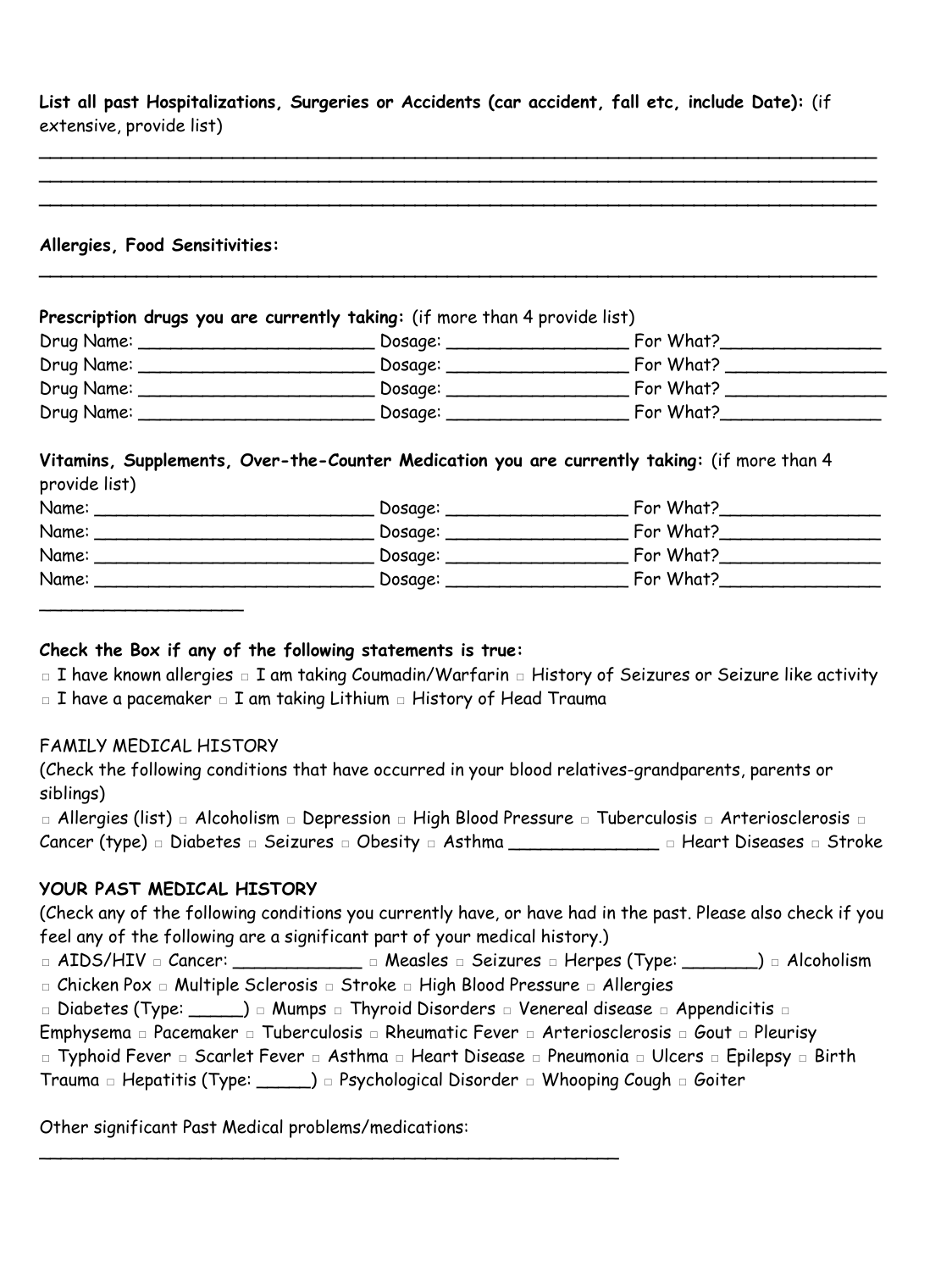#### **PERSONAL LIFESTYLE HABITS**

| Dairy Diet that you might eat on a typical day? |                                                                                             |  |  |  |
|-------------------------------------------------|---------------------------------------------------------------------------------------------|--|--|--|
| · Breakfast:                                    |                                                                                             |  |  |  |
| · Lunch:                                        |                                                                                             |  |  |  |
| $\cdot$ Dinner:                                 |                                                                                             |  |  |  |
| · Snacks:                                       |                                                                                             |  |  |  |
|                                                 | How often?                                                                                  |  |  |  |
|                                                 | What non-work activities do you Enjoy doing? (reading, hiking, TV, meditation, music, etc.) |  |  |  |
| <b>Current Life Stresses:</b>                   |                                                                                             |  |  |  |

#### **SLEEP BEHAVIOR**

|                                                                                                         | What time do you go to bed at night: _____________What time do you wake in the morning: ___________                                |
|---------------------------------------------------------------------------------------------------------|------------------------------------------------------------------------------------------------------------------------------------|
| Do you fall asleep easily? $\Box$ Yes $\Box$ No if no, how long does it take you to fall asleep? $\Box$ |                                                                                                                                    |
|                                                                                                         | Do you stay asleep throughout the night? $\Box$ Yes $\Box$ No if no, how often do you wake throughout the night?                   |
|                                                                                                         | Do you wake rested? $\Box$ Yes $\Box$ No / Do you have vivid dreaming? $\Box$ Yes $\Box$ No / Sweat at night? $\Box$ Yes $\Box$ No |
| Do you wake to urinate in the middle of the night? $\Box$ Yes $\Box$ No                                 |                                                                                                                                    |
| if yes, how often?                                                                                      |                                                                                                                                    |

#### **OVERALL TEMPERATURE**

(Check all the following that apply to you.) □ Cold Hands □ Sweaty Hands □ Usually feel Hot □ Sweat Easily □ Hot flashes any time □ Cold Feet □ Sweaty Feet □ Usually feel Cold □ Afternoon Flushes □ Heat/Warmth in Face

#### **MEDICAL REVIEW OF SYSTEMS**

Please Fill this out Carefully. **One Check** = Symptom you have experienced **Two Checks** = Frequently occurring symptom

#### **GENERAL SYMPTOMS**

□ Poor appetite □ Large appetite □ Being overweight □ Strongly like cold drinks □ Strongly like hot drinks □ Recent weight Loss/Gain □ Fatigue □ Excessive sleeping □ Difficulty sleeping □ Lack of strength □ Bodily heaviness □ Easily catch colds □ Vague Flu-like symptoms □ Excessively thirsty □ Poor circulation □ Shortness of breath □ Fever □ Chills □ Vertigo or dizziness □ Bleed or bruise easily □ Peculiar taste in mouth □ Other: \_\_\_\_\_\_\_\_\_\_\_\_\_

#### **RESPIRATORY**

□ Difficulty breathing when lying down □ Shortness of breath □ Tight chest □ Asthma/wheezing □ Difficult inhalation? exhalation? □ Cough Wet or Dry? \_\_\_\_\_\_\_\_\_\_\_\_\_\_\_Thick or Thin? \_\_\_\_\_\_\_\_\_\_\_\_ Color of phlegm  $\Box$   $\Box$  Coughing up blood  $\Box$  Pneumonia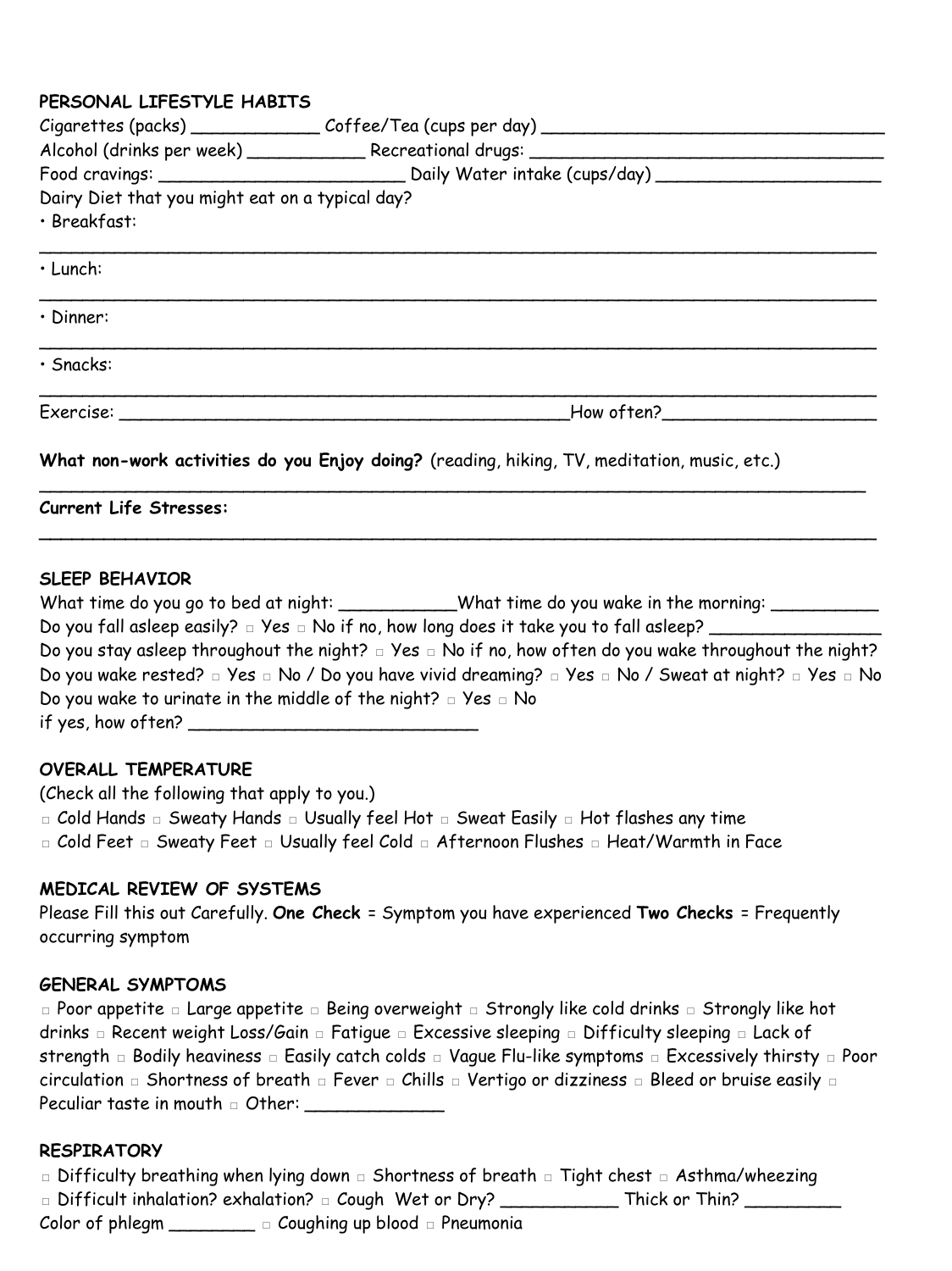## **CARDIOVASCULAR**

□ High blood pressure □ Blood clots □ Low blood pressure □ Fainting □ Chest pain □ Difficulty breathing □ Tachycardia □ Heart palpitations □ Irregular heartbeat □ Ankle swelling/edema

## **PSYCHOLOGICAL**

□ Depression □ Anxiety □ Irritability □ Easily stressed □ Tendency to become Obsessive

□ Seeing a therapist

## **GASTROINTESTINAL**

□ Nausea □ Vomiting □ Acid reflux □ Gassy □ Abdominal bloating □ Abdominal pain □ Bad breath □ Diarrhea □ Constipation □ Black stools □ Blood in stools □ Mucous in stools □ Hemorrhoids □ Itchy or burning anus □ Intestinal pain or cramping □ Rectal pain □ Colitis/Diverticulitis □ Laxative use What kind? \_\_\_\_\_\_\_\_\_\_\_\_\_\_\_ # Daily Bowel Movements \_\_\_\_\_\_\_

## **MUSCULOSKELETAL**

□ Neck/Shoulder pain □ Muscle cramps or pain □ Upper back pain □ Low back pain □ Joint pain or stiffness □ Rib side pain □ Leg pain □ Radiating pain

## **GENITOURINARY**

□ Pain on urination □ Frequent urination □ Urgent urination □ Blood in urine □ Unable to hold urine

□ Incomplete urination □ Wake to urinate □ Bed wetting □ Excessive Libido □ Low Libido □ Kidney Stone

□ Impotence □ Premature Ejaculation □ Nocturnal emission □ Pain with Intercourse

## **MALES**

□ Inability to ejaculate or orgasm □ Scrotal pain □ Abnormal penis discharge □ Retention of urine □ Post Void dribbling □ BPH, Prostatitis Other: \_\_\_\_\_\_\_\_\_\_\_\_\_\_\_\_\_\_\_\_\_\_\_\_\_\_\_\_\_\_\_\_

## **HEAD, EYES, EARS, NOSE & THROAT**

□ Headaches □ Migraines □ Head injury □ Neck pain or stiffness □ Facial pain □ Glasses (What age: \_\_\_\_\_\_\_)

□ Eye strain □ Eye pain □ Red eyes □ Itchy eyes □ Eyes Sensitive to light □ Poor vision □ Blurred vision

□ See spots/shadows □ Double vision □ Glaucoma □ Cataracts □ Teeth problems □ Grinding teeth

□ TMJ □ Gum problems □ Sores on lips or tongue □ Dry mouth □ Excessive Saliva□ Excessive phlegm Color: \_\_\_\_\_\_\_\_\_\_\_ □ Sinus problems □ Recurrent sore throat □ Lumps in throat □ Enlarged Thyroid

□ Nosebleeds □ Ringing in ears (High or Low?) □ Poor hearing □ Earaches

## **NEUROLOGICAL**

□ Dizziness □ Drowsiness □ Muscle spasms or tremors □ Poor memory □ "Tics" □ Numbness

□ Convulsions/Seizures □ Slurred speech □ Speech problems (other) □ Weakness in muscles

## **SKIN, HAIR**

□ Dry hair or Skin □ Itchy skin or Scalp □ Hair loss □ Eczema or Psoriasis □ Recurrent fungal infections

□ Changing moles □ Increased perspiration

## **GYNECOLOGY**

Are you currently pregnant?  $□$  Yes  $□$  No Age of first menses: \_\_\_\_\_\_\_\_\_\_\_\_\_ Date of last menstrual period: \_\_\_\_\_\_\_\_\_\_\_\_\_\_